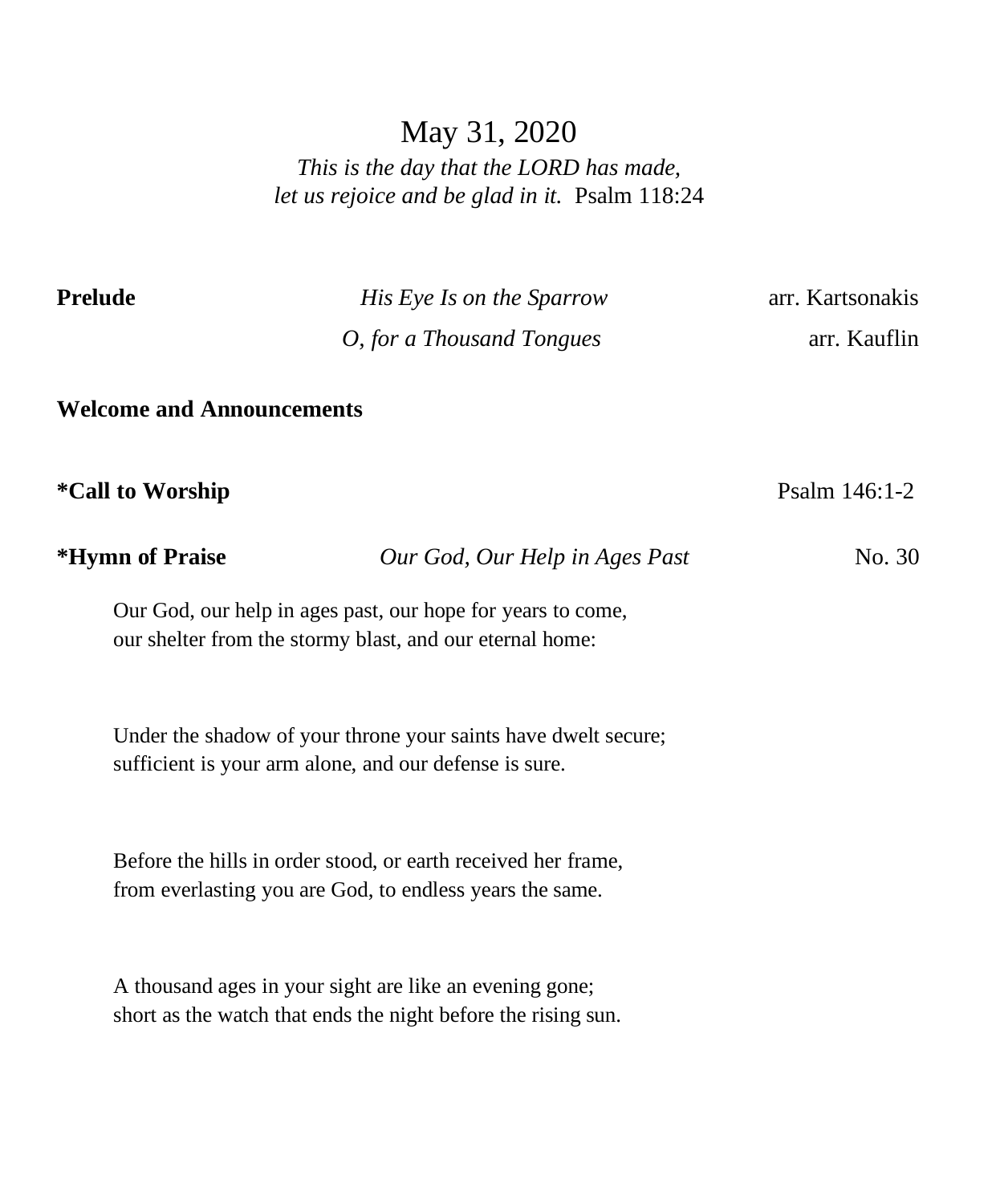The busy tribes of flesh and blood, with all their lives and cares, are carried downward by your flood, and lost in foll'wing years.

Time, like an ever-rolling stream, bears all its sons away; they fly forgotten, as a dream dies at the op'ning day.

Our God, our help in ages past, our hope for years to come: O be our guard while troubles last, and our eternal home.

### **\*Prayer of Invocation**

### **Scripture Reading Exodus 1:1-14**

#### **Prayer of Confession**

Heavenly Father, we have sinned against You and fallen short of Your glory. Forgive us, we pray and lead us in your ways, for your name sake. Help us to be humble and help us to comprehend more and more that You are for us and not against. May we savor the blessings that you so freely give to your people. Help us to be generous with what we have and to be mindful of other people's needs all around us. Make us more like You: slow to anger and abounding in steadfast love. For it's in Jesus' name that we pray, Amen.

### Assurance of Pardoning Grace Psalm 146:3-10

 $3$  Do not put your trust in princes, in mortal men, who cannot save.  $4$  When their spirit departs, they return to the ground; on that very day their plans come to nothing. <sup>5</sup> Blessed is he whose help is the God of Jacob, whose hope is in the LORD his God, <sup>6</sup> the Maker of heaven and earth, the sea, and everything in them—the LORD, who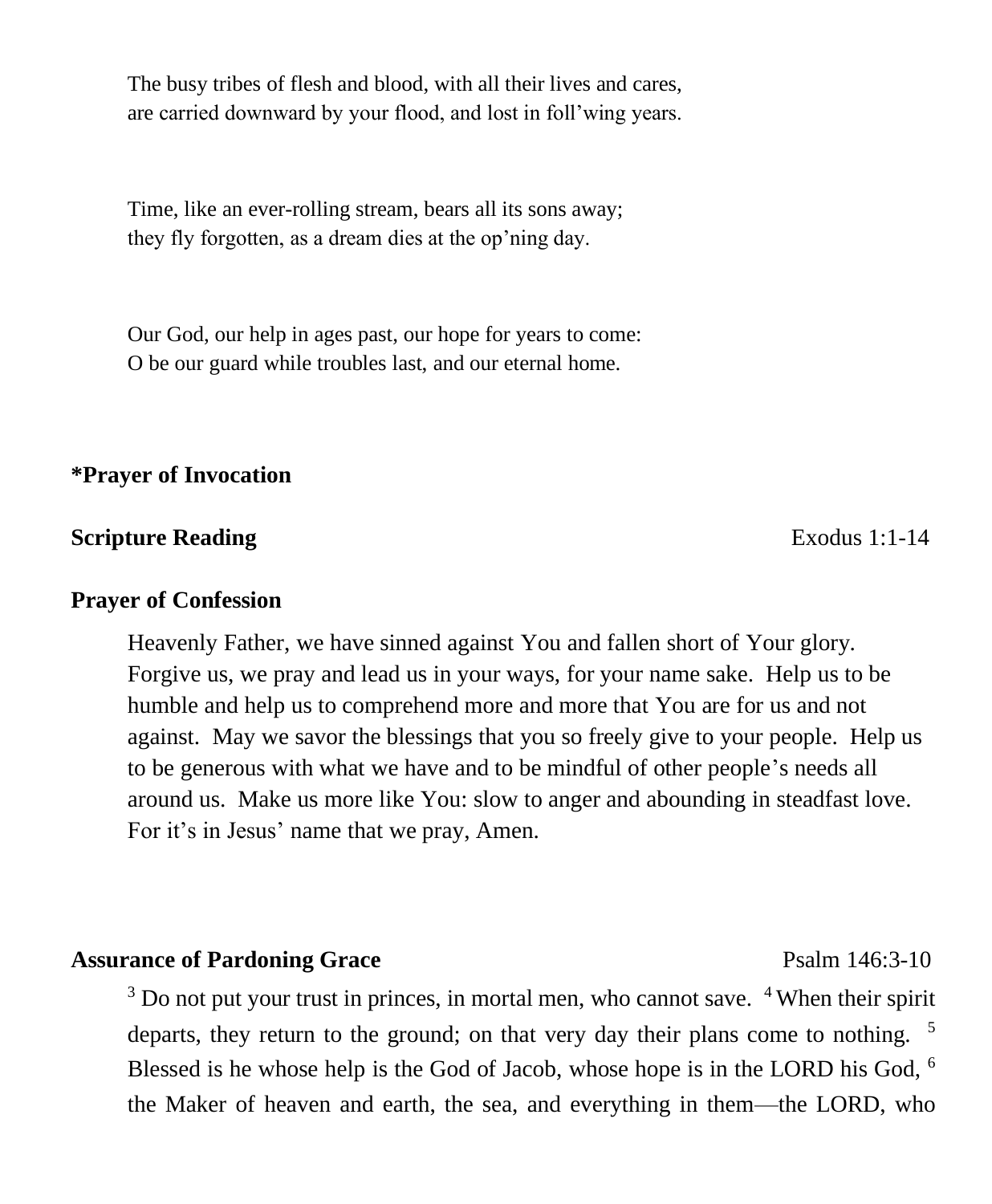remains faithful forever.  $\frac{7}{1}$  He upholds the cause of the oppressed and gives food to the hungry. The LORD sets prisoners free,  $8$  the LORD gives sight to the blind, the LORD lifts up those who are bowed down, the LORD loves the righteous.  $9$  The LORD watches over the alien and sustains the fatherless and the widow, but he frustrates the ways of the wicked.  $^{10}$  The LORD reigns forever, your God, O Zion, for all generations. Praise the Lord.

### **\*Hymn of Thanksgiving** *All Hail the Power of Jesus' Name* No. 297

All hail the pow'r of Jesus' name! Let angels prostrate fall, let angels prostrate fall; bring forth the royal diadem, and crown him, crown him, crown him, crown him, and crown him Lord of all!

Crown him, ye martyrs of your God, who from his altar call, who from his altar call; extol the Stem of Jesse's rod, and crown him, crown him, crown him, crown him, and crown him Lord of all!

Ye seed of Israel's chosen race, ye ransomed of the fall, ye ransomed of the fall, hail him who saves you by his grace, and crown him, crown him, crown him, crown him, and crown him Lord of all!

Sinners, whose love can ne'er forget the wormwood and the gall, the wormwood and the gall, go spread your trophies at his feet, and crown him, crown him, crown him, crown him, and crown him Lord of all!

Let ev'ry kindred, ev'ry tribe on this terrestrial ball, on this terrestrial ball,

to him all majesty ascribe, and crown him, crown him, crown him, crown him, and crown him Lord of all!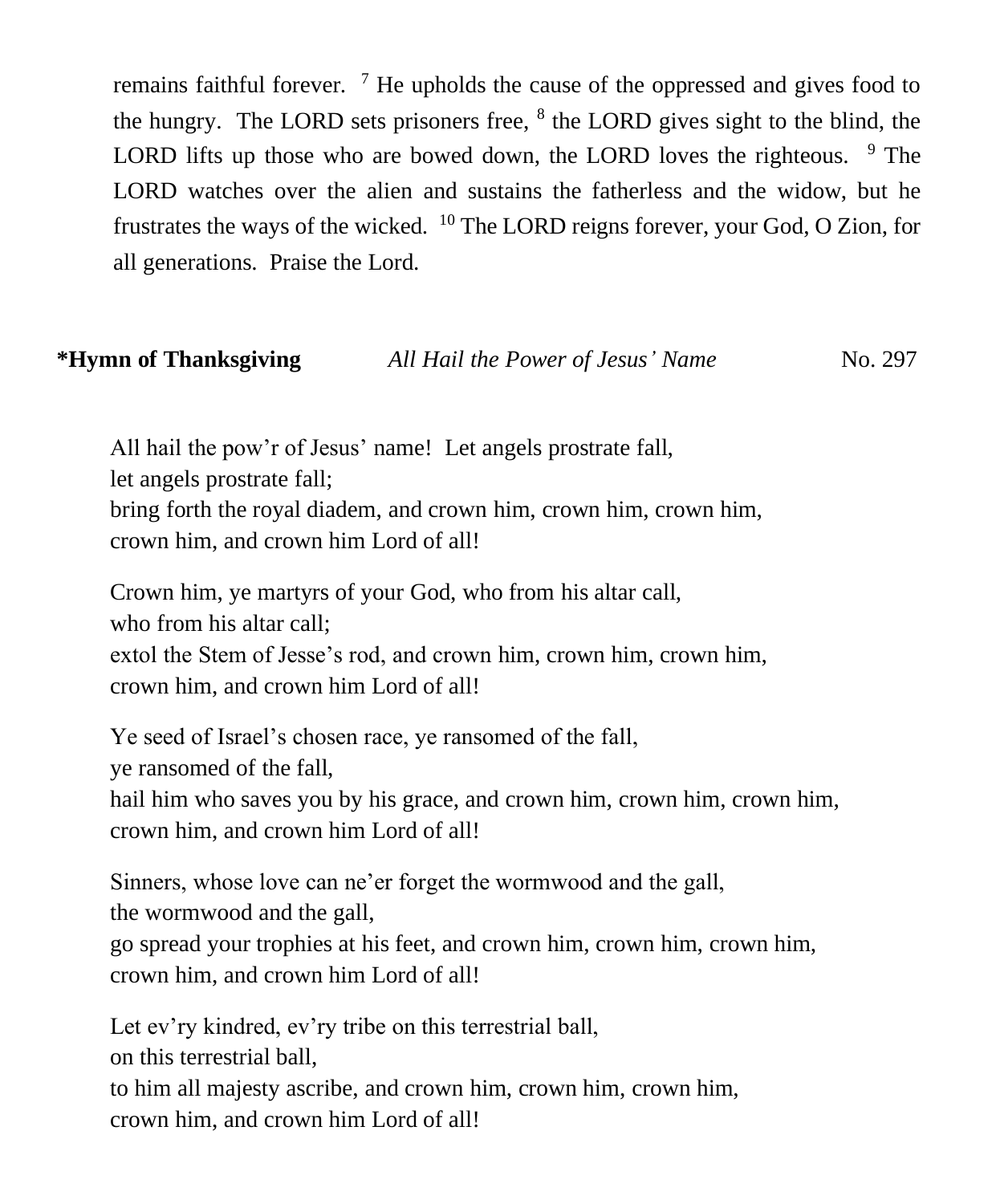O that with yonder sacred throng we at his feet may fall, we at his feet may fall! We'll join the everlasting song, and crown him, crown him, crown him, crown him, and crown him Lord of all!

### **Westminster Shorter Catechism 41-42**

Q. 41 Wherein is the moral law summarily comprehended?

### **A. The moral law is summarily comprehended in the Ten Commandments.**

- Q. 42 What is the sum of the Ten Commandments?
- **A. The sum of the Ten Commandments is, to love the Lord our God with all our heart, with all our soul, with all our strength, and with all our mind; and our neighbor as ourselves.**

### **Prayer of Intercession**

# **\*Hymn of Preparation** *All People That on Earth Do Dwell* **No. 1**

All people that on earth do dwell, sing to the Lord with cheerful voice; him serve with fear, his praise forth-tell, come ye before him and rejoice.

The Lord ye know is God indeed; without our aid he did us make; We are His folk, He doth us feed, and for His sheep He doth us take.

O enter then his gates with praise, approach with joy his courts unto; Praise, laud, and bless his name always, for it is seemly so to do.

For why? The Lord our God is good, his mercy is forever sure; his truth at all times firmly stood, and shall from age to age endure.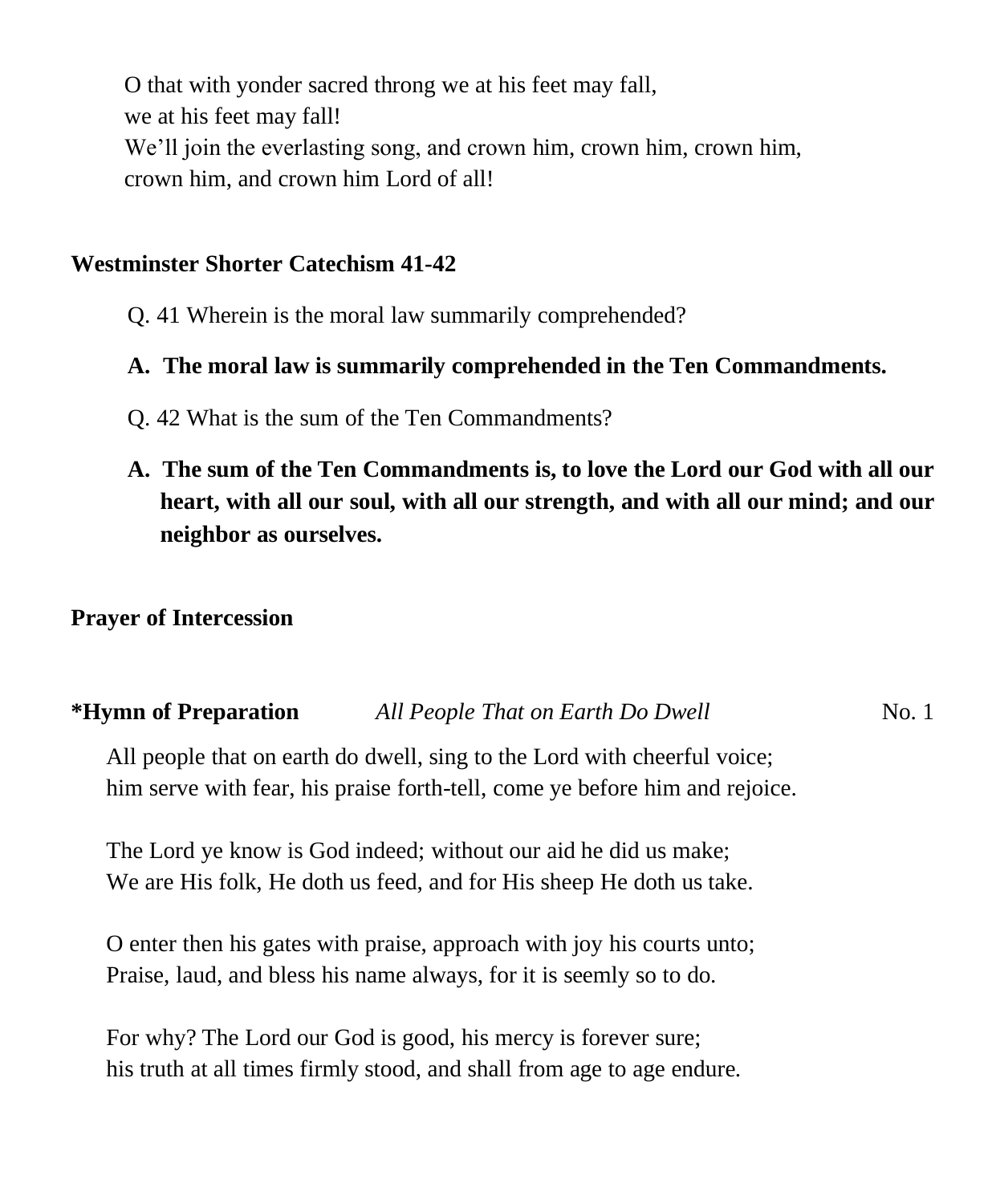Sermon Outline

1. Blessings

2. Curses

3. How to Tell the Difference

Questions for Further Consideration…

- 1. Do the 'woes' in Luke 6:24-26 apply to most of us in the West? How so?
- 2. Considering Luke 6:24-26, how far do earthly pleasures rob us of spiritual blessings? What can we do about this?
- 3. What does it mean to be blessed?
- 4. Look up Numbers 6:24-27. Where have you heard it before? What does it mean for God to make his face to shine upon you? How does this truth impact your everyday life?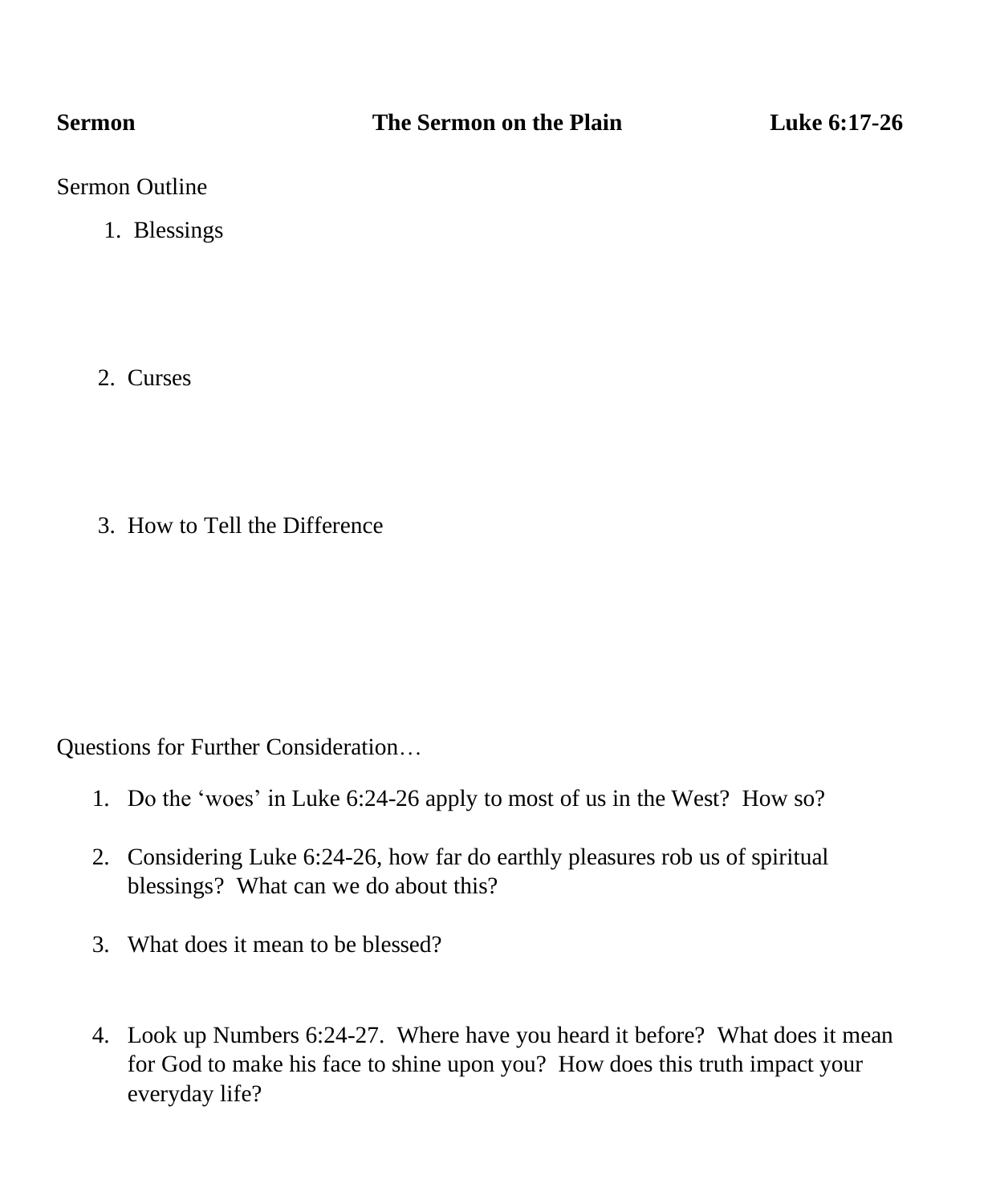To God be the glory, great things he has done! So loved he the world that he gave us his Son, who yielded his life an atonement for sin, and opened the life-gate that we may go in.

### **Refrain:**

Praise the Lord, praise the Lord, let the earth hear his voice! Praise the Lord, praise the Lord, let the people rejoice! O come to the Father thro' Jesus the Son, and give him the glory, great things he has done!

O perfect redemption, the purchase of blood! To ev'ry believer the promise of God; the vilest offender who truly believes, that moment from Jesus forgiveness receives.

### **Refrain:**

Praise the Lord, praise the Lord, let the earth hear his voice! Praise the Lord, praise the Lord, let the people rejoice! O come to the Father thro' Jesus the Son, and give him the glory, great things he has done!

Great things he has taught us, great things he has done, and great our rejoicing through Jesus the Son; but purer and higher and greater will be our wonder, our transport, when Jesus we see. **Refrain: (see above)**

### **\*Benediction**

### **\*Gloria Patri** No. 735

Glory be to the Father, and to the Son, and to the Holy Ghost; as it was in the beginning, is now, and ever shall be, world without end. Amen, amen.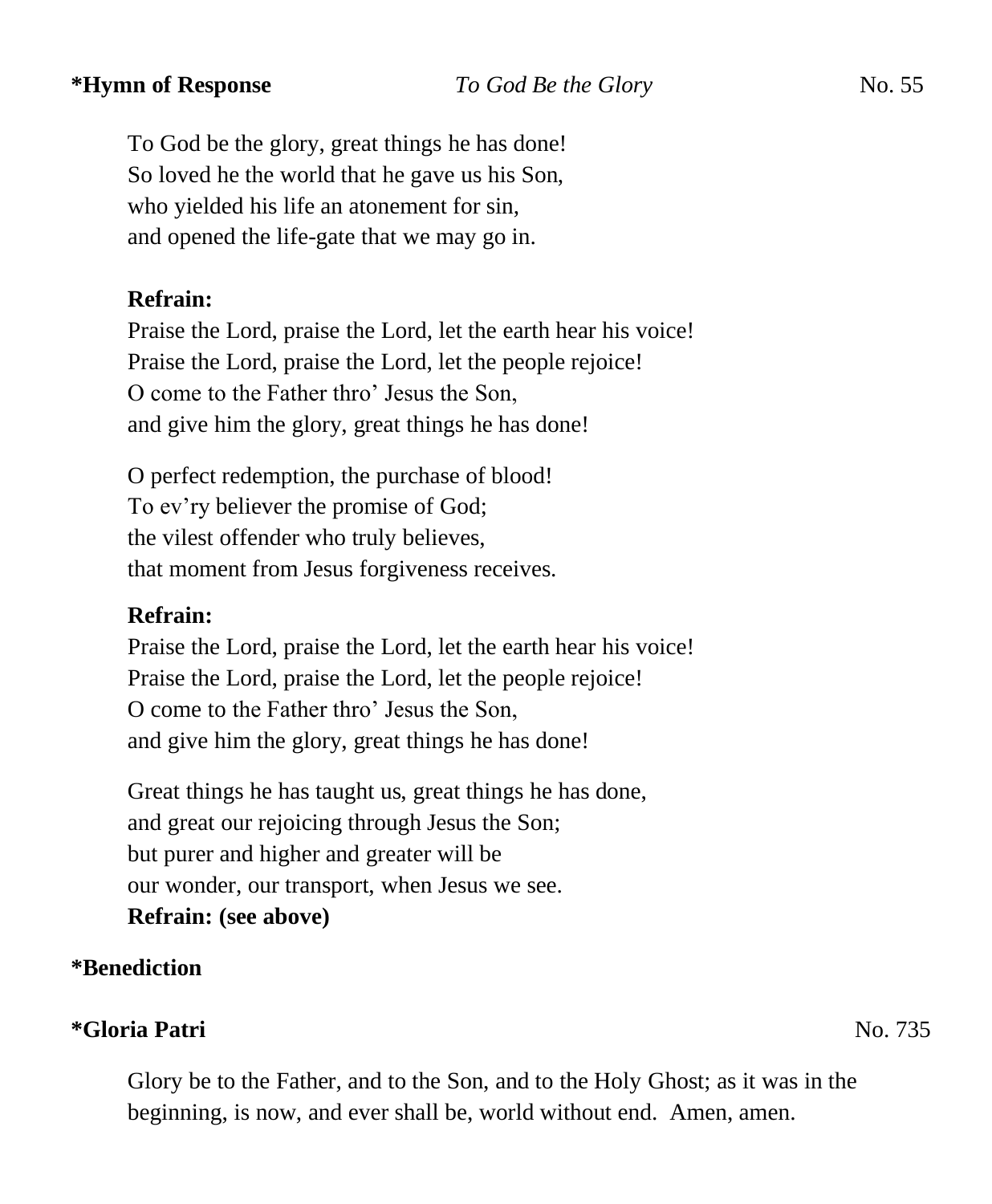**\*Postlude** *O God of Light* arr. Hildebrand

**\* Congregation:** Please stand as able.

**\* \* \* \* \* \* \* \***

| Organ & Piano              | <b>Sandy Schoon</b> |
|----------------------------|---------------------|
| <b>Tenor Saxophone</b>     | Leam Armstrong      |
| <b>French Horn</b>         | Becky Schoon        |
| <b>Intercessory Prayer</b> | Yon Lindborg, Elder |

# **Weekly Calendar**

| <b>DATE</b>     | 4Е        |                                                            |
|-----------------|-----------|------------------------------------------------------------|
| <b>SUN 5/31</b> | 10:00 AM  | Worship Service (also available on YouTube and             |
|                 |           | Facebook)                                                  |
| <b>WED 6/3</b>  | 9:30 AM   | Ladies' Prayer & Fellowship (via Zoom)                     |
| MON 6/1         | $6:30$ PM | Hrivnak Care Group (via Zoom)                              |
| <b>SUN 6/7</b>  | 10:00 AM  | Worship Service (also available on YouTube and<br>Facebook |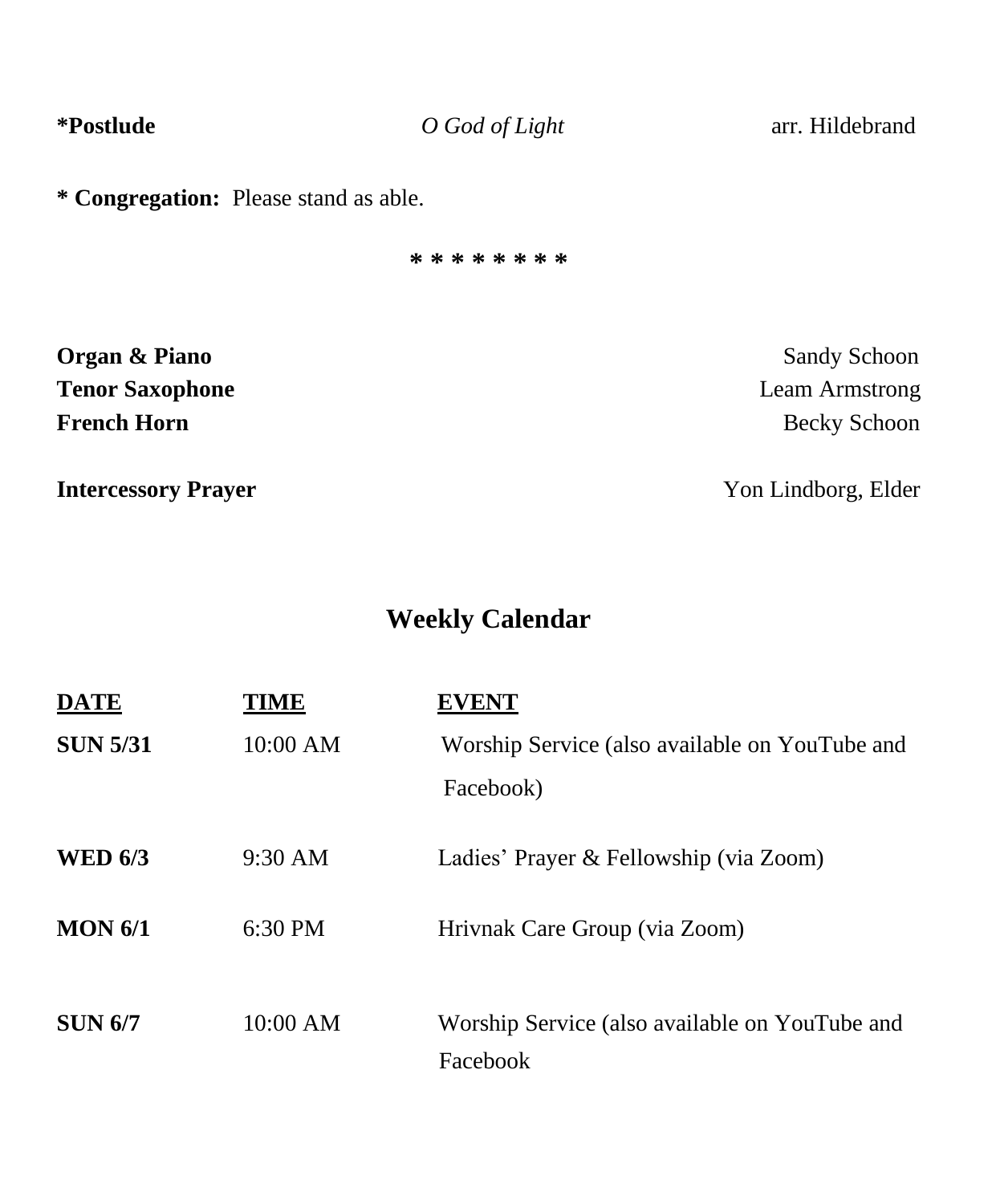## **Serving the Lord**

|                   | 5/31                | 6/7        | 6/14      |
|-------------------|---------------------|------------|-----------|
|                   |                     |            |           |
| <b>AM Nursery</b> | N/A                 | N/A        | N/A       |
| Greeters          | N/A                 | N/A        | N/A       |
| <b>Treats</b>     | N/A                 | N/A        | N/A       |
| Serve/Cleanup     | N/A                 | N/A        | N/A       |
| Audio             | <b>B.</b> Armstrong | J. Martin  | B. Schoon |
| Elder of the Week | Lindborg            | Gretzinger | Lindborg  |



# **June Birthdays & Anniversaries**

|                                 |                     |                                                    | $23rd$ Maureen Birkett                        |
|---------------------------------|---------------------|----------------------------------------------------|-----------------------------------------------|
| $26th$ Lorrie Martin            |                     |                                                    |                                               |
| 29 <sup>th</sup> Robert Birkett |                     |                                                    |                                               |
|                                 | $7th$ Denise O'Neal | 9 <sup>th</sup> Mike Kern<br>$29th$ Lidia Trujillo | $27th$ Andrew Gretzinger $28th$ Isaiah Martin |

- $30<sup>th</sup>$  Bill Ketner & Ethan Lash
- $2<sup>nd</sup>$ Jerry & Sandy DeGroot's Anniversary
- $16<sup>th</sup>$  Jim & Lorrie Martin's Anniversary
- 25<sup>th</sup> Bryan & Denise O'Neal's Anniversary